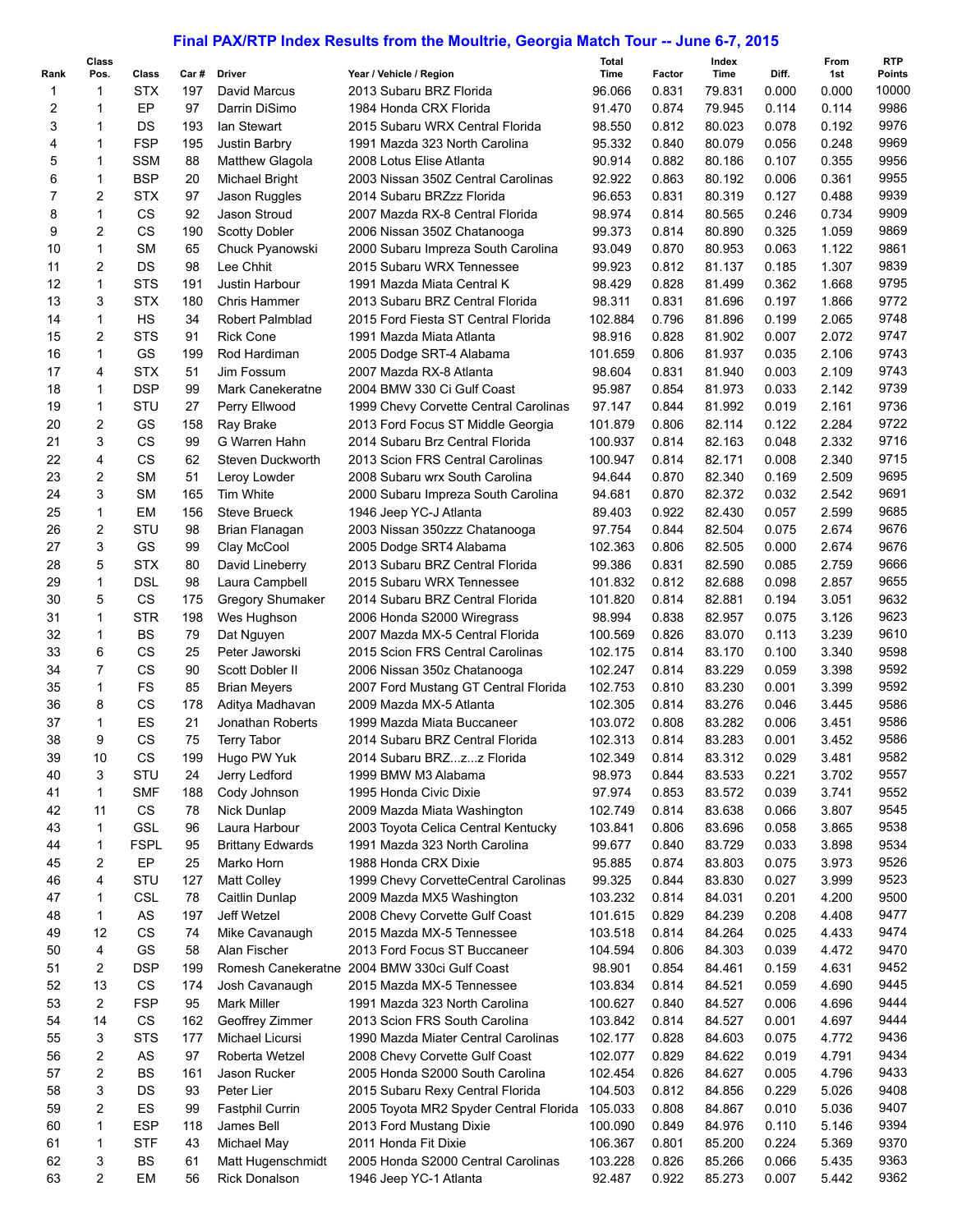| 64  | 2                 | <b>CSL</b> | 178 | Laraine Wilkinson       | 2009 Mazda MX-5 Atlanta              | 104.920 | 0.814 | 85.405  | 0.132                    | 5.574  | 9347 |
|-----|-------------------|------------|-----|-------------------------|--------------------------------------|---------|-------|---------|--------------------------|--------|------|
| 65  | 4                 | <b>SM</b>  | 11  | Sara Tongsuvone         | 2003 Mitsubishi Evo VIII Alabama     | 98.253  | 0.870 | 85.480  | 0.075                    | 5.649  | 9339 |
| 66  | 1                 | STXL       | 97  | Kristen Rosenthal       | 2013 Subaru BRZ Florida              | 102.996 | 0.831 | 85.590  | 0.110                    | 5.759  | 9327 |
| 67  | 5                 | GS         | 22  | Karl Shultz             | 2013 Ford Focus ST Central Carolinas | 106.227 | 0.806 | 85.619  | 0.029                    | 5.788  | 9324 |
| 68  | 3                 | EМ         | 151 | <b>Scott Minehart</b>   | 2014 Stalker AXR Central Florida     | 92.967  | 0.922 | 85.716  | 0.097                    | 5.885  | 9313 |
| 69  | 5                 | <b>SM</b>  | 111 | Chaisit Tongsuvone      | 2003 Mitsubishi Evolution V Alabama  | 98.643  | 0.870 | 85.819  | 0.104                    | 5.989  | 9302 |
| 70  | 4                 | <b>BS</b>  | 7   |                         | 2011 Nissan 370Z Tennessee           | 103.904 | 0.826 | 85.825  | 0.005                    | 5.994  | 9302 |
|     |                   |            |     | <b>Charles Krampert</b> |                                      |         |       |         |                          |        |      |
| 71  | 3                 | ES         | 71  | Steve Seymore           | 1999 Mazda Miata Dixie               | 106.240 | 0.808 | 85.842  | 0.017                    | 6.011  | 9300 |
| 72  | 1                 | BSL        | 33  | Laura Johnson           | 2003 Honda S2000 Buccaneer           | 104.238 | 0.826 | 86.101  | 0.259                    | 6.270  | 9272 |
| 73  | 3                 | AS         | 43  | Ed Moulton              | 2012 Porsche 911S Cab, 99 Atlanta    | 104.206 | 0.829 | 86.387  | 0.286                    | 6.556  | 9241 |
| 74  | 1                 | CAMC       | 28  | Rob Ippolito            | 1990 Ford Mustang Dixie              | 104.150 | 0.830 | 86.445  | 0.058                    | 6.614  | 9235 |
| 75  | 2                 | <b>STR</b> | 138 | Nathan Gordon           | 2007 Honda S2000 Wiregrass           | 103.536 | 0.838 | 86.763  | 0.319                    | 6.932  | 9201 |
| 76  | 6                 | SM         | 87  | Randall Wilkinson       | 1987 BMW 325i Atlanta                | 99.779  | 0.870 | 86.808  | 0.045                    | 6.977  | 9196 |
| 77  | 5                 | <b>BS</b>  | 33  | Don Johnson             | 2003 Honda S2000 Buccaneer           | 105.120 | 0.826 | 86.829  | 0.021                    | 6.998  | 9194 |
| 78  | 6                 | GS         | 34  | Eric Hecht              | 2013 Ford Focus ST Central Carolinas | 107.751 | 0.806 | 86.847  | 0.018                    | 7.016  | 9192 |
| 79  | 4                 | ES         | 31  | Jamie Sculerati         | 2001 Mazda Miata San Francisco       | 107.530 | 0.808 | 86.884  | 0.037                    | 7.053  | 9188 |
| 80  | $\overline{c}$    | <b>SMF</b> | 88  | <b>Arty Gallegos</b>    | 1995 Honda Civic Dixie               | 102.272 | 0.853 | 87.238  | 0.354                    | 7.407  | 9151 |
| 81  | 15                | <b>CS</b>  | 42  | James Rodatus           | 2013 Subaru BRZ Atlanta              | 107.301 | 0.814 | 87.343  | 0.105                    | 7.512  | 9140 |
| 82  | 1                 | <b>CM</b>  | 21  | David Flesher           | 1988 Van Diemen RF88 FF Buccaneer    | 95.110  | 0.919 | 87.406  | 0.063                    | 7.575  | 9133 |
| 83  | 4                 | <b>STS</b> | 77  |                         | 1990 Mazda Miata Central Carolinas   | 105.601 | 0.828 | 87.438  | 0.032                    | 7.607  | 9130 |
|     |                   |            |     | Steven Darcy            |                                      |         |       |         |                          |        |      |
| 84  | 7                 | SM         | 187 | Lee Staton              | 1987 BMW DirtE30 Atlanta             | 100.564 | 0.870 | 87.491  | 0.053                    | 7.660  | 9124 |
| 85  | 5                 | <b>STS</b> | 9   | Jesse Seeley            | 1990 Mazda Miata Atlanta             | 105.713 | 0.828 | 87.530  | 0.040                    | 7.700  | 9120 |
| 86  | 4                 | EM         | 66  | Paul Wright             | 2016 Home Made Scrap Central Florida | 95.178  | 0.922 | 87.754  | 0.224                    | 7.923  | 9097 |
| 87  | 3                 | <b>STR</b> | 38  | Kenneth Batten          | 2007 Honda S2000 Dixie               | 104.814 | 0.838 | 87.834  | 0.080                    | 8.003  | 9089 |
| 88  | 1                 | <b>DM</b>  | 114 | David Ball              | 1962 Lotus Super 7 Replica Atlanta   | 96.032  | 0.918 | 88.157  | 0.323                    | 8.327  | 9055 |
| 89  | 6                 | <b>STS</b> | 71  | Lawrence Y Pulliam      | 1989 Honda CRX Si Atlanta            | 106.532 | 0.828 | 88.208  | 0.051                    | 8.378  | 9050 |
| 90  | 5                 | STU        | 117 | Joshua Morgan           | 2007 Subaru STI Chatanooga           | 104.754 | 0.844 | 88.412  | 0.204                    | 8.582  | 9029 |
| 91  | 2                 | DM         | 14  | <b>Thomas Simon</b>     | 1962 Lotus Super 7 Replica Atlanta   | 96.536  | 0.918 | 88.620  | 0.208                    | 8.789  | 9008 |
| 92  | 2                 | CAMC       | 71  | Mike Long               | 2013 Chevy Camaro Gulf Coast         | 107.668 | 0.830 | 89.364  | 0.744                    | 9.534  | 8933 |
| 93  | 5                 | EМ         | 51  | <b>Glen Minehart</b>    | 2014 Stalker M-Spec AXR Buccaneer    | 96.930  | 0.922 | 89.369  | 0.005                    | 9.539  | 8933 |
| 94  | 1                 | <b>ASP</b> | 55  | David Upchurch          | 1999 Porsche 996 Buccaneer           | 103.889 | 0.865 | 89.864  | 0.495                    | 10.033 | 8884 |
| 95  | 7                 | <b>STS</b> | 109 | Dale Seeley             | 1990 Mazda Miata Atlanta             | 108.552 | 0.828 | 89.881  | 0.017                    | 10.050 | 8882 |
| 96  | 1                 | <b>EML</b> | 51  | Krista Minehart         | 2014 Stalker M-Spec AXR Buccaneer    | 97.919  | 0.922 | 90.281  | 0.400                    | 10.450 | 8842 |
| 97  | 3                 | <b>SMF</b> | 91  |                         | 1991 Honda Civic Central Florida     | 105.939 | 0.853 | 90.366  | 0.085                    | 10.535 | 8834 |
|     |                   |            |     | Angela Carlascio        |                                      |         |       |         |                          |        | 8812 |
| 98  | 2                 | <b>DSL</b> | 122 | Simone Canekeratne      | 2008 Chevy Cobalt SST Gulf Coast     | 111.574 | 0.812 | 90.598  | 0.232                    | 10.767 |      |
| 99  | 1                 | СP         | 28  | <b>Robert Lewis</b>     | 1990 Ford Mustang Dixie              | 105.123 | 0.864 | 90.826  | 0.228                    | 10.995 | 8789 |
| 100 | 6                 | STU        | 17  | <b>Brian LaRose</b>     | 2007 Subaru WRX / STi Atlanta        | 107.668 | 0.844 | 90.872  | 0.046                    | 11.041 | 8785 |
| 101 | 2                 | <b>STF</b> | 88  | Adrian Valella          | 2000 Toyota Echo                     | 113.962 | 0.801 | 91.284  | 0.412                    | 11.453 | 8745 |
| 102 | 4                 | <b>SMF</b> | 99  | Bryan Batchelor         | 2004 Acura RSX Dixie                 | 107.057 | 0.853 | 91.320  | 0.036                    | 11.489 | 8742 |
| 103 | 6                 | EM         | 21  | <b>Robert Stuke</b>     | 2014 Factory Five Racing 8 Atlanta   | 99.256  | 0.922 | 91.514  | 0.194                    | 11.683 | 8723 |
| 104 | 2                 | FS         | 14  | Rob Arbitelle           | 2015 Ford Mustang                    | 113.262 | 0.810 | 91.742  | 0.228                    | 11.911 | 8702 |
| 105 | 2                 | <b>BSP</b> | 44  | Aaron Kemmer            | 2006 Nissan 350z Dixie               | 106.330 | 0.863 | 91.763  | 0.021                    | 11.932 | 8700 |
| 106 | 2                 | <b>CP</b>  | 41  | Randy Pajer             | 1981 Chevy Camaro Atlanta            | 107.225 | 0.864 | 92.642  | 0.880                    | 12.812 | 8617 |
| 107 | 3                 | <b>DSL</b> | 22  | Pamela Klein            | 2008 Chevy Cobalt SST Gulf Coast     | 114.831 | 0.812 | 93.243  | 0.600                    | 13.412 | 8562 |
| 108 | 8                 | <b>SM</b>  | 23  | Joe Casper              | 2003 Mitsubishi Evolution Dixie      | 107.519 | 0.870 | 93.542  | 0.299                    | 13.711 | 8534 |
| 109 | 7                 | GS         | 45  | Robert Lenz             | 2013 Fiat Abarth Des Moines          | 116.887 | 0.806 | 94.211  | 0.669                    | 14.380 | 8474 |
| 110 | 3                 | <b>CSL</b> | 42  | Chandini Lord           | 2013 Subaru BRZ Atlanta              | 117.551 | 0.814 | 95.687  | 1.476                    | 15.856 | 8343 |
| 111 | 5                 | <b>SMF</b> | 199 | Joseph Varona           | 2003 Acura RSX Dixie                 | 112.445 | 0.853 | 95.916  | 0.229                    | 16.085 | 8323 |
| 112 | 2                 | <b>ESP</b> | 18  | David Matthews          | 2013 Ford Mustang Dixie              | 114.170 | 0.849 | 96.930  | 1.015                    | 17.099 | 8236 |
| 113 |                   | CS         | 15  |                         | 2015 Subaru BRZ Buccaneer            | No Time | 0.814 | 999.999 |                          |        |      |
|     |                   |            |     | Adam Neylans            |                                      |         |       |         | —                        |        |      |
| 113 |                   | STU        | 42  | <b>Adrian Price</b>     | 2013 Subaru Impreza WRX Atlanta      | No Time | 0.844 | 999.999 | —                        |        |      |
| 113 | $\qquad \qquad -$ | BS         | 99  | Al Aberson              | 2009 Nissan 370Z Atlanta             | No Time | 0.826 | 999.999 | —                        | --     |      |
| 113 | $\qquad \qquad -$ | CS         | 13  | <b>Brian Priebe</b>     | 2013 Subaru BRZ Atlanta              | No Time | 0.814 | 999.999 | —                        | --     |      |
| 113 | $\hspace{0.05cm}$ | AS         | 186 | <b>Christian Shipp</b>  | 2004 Chevy Corvette Z06 Atlanta      | No Time | 0.829 | 999.999 | $\overline{\phantom{0}}$ | --     |      |
| 113 | $\qquad \qquad -$ | <b>SMF</b> | 68  | Doug Bennett            | 1990 Honda civic Central Carolinas   | No Time | 0.853 | 999.999 | —                        |        |      |
| 113 |                   | BS         | 96  | <b>Edward Fisher</b>    | 2000 Chevy Corvette Tennessee        | No Time | 0.826 | 999.999 | —                        |        |      |
| 113 | --                | STU        | 18  | Ilya Smolyansky         | 2002 Chevrolet Camaro                | No Time | 0.844 | 999.999 | —                        |        |      |
| 113 |                   | FS         | 95  | Jadrice Toussaint       | 2015 Ford Mustang Panda Atlanta      | No Time | 0.810 | 999.999 | —                        |        |      |
| 113 |                   | AM         | 43  | Jay Stannard            | 1969 Lotus 61J Central Florida       | No Time | 1.000 | 999.999 | —                        |        |      |
| 113 | $\qquad \qquad -$ | <b>STR</b> | 98  | Jesse Waymire           | 2006 Honda S2000 Wiregrass           | No Time | 0.838 | 999.999 | —                        |        |      |
| 113 | $\hspace{0.05cm}$ | FM         | 21  | JG Pasterjak            | 1994 KBS Eclectus Central Florida    | No Time | 0.926 | 999.999 | —                        | --     |      |
| 113 | $\qquad \qquad -$ | <b>SMF</b> | 168 | Jonathan Bennett        | 1990 Honda civic Central Carolinas   | No Time | 0.853 | 999.999 | —                        | --     |      |
| 113 | $\qquad \qquad -$ | HS         | 96  | Keith Robertson         | 2010 Mini Cooper Red Central Florida | No Time | 0.796 | 999.999 | —                        | --     |      |
| 113 | $\hspace{0.05cm}$ | STU        | 90  | Marshall Eriksen        | 2006 Nissan 350Z                     | No Time | 0.844 | 999.999 |                          |        |      |
|     |                   | AS         | 86  | <b>Nelson Antunes</b>   |                                      | No Time | 0.829 | 999.999 | —                        |        |      |
| 113 |                   |            |     |                         | 2004 Chevy Corvette Z06 Buccaneer    |         |       |         | —                        |        |      |
| 113 |                   | FM         | 12  | Peter Schroeder         | 2008 NOVAKAR J-10 Florida            | No Time | 0.926 | 999.999 |                          |        |      |